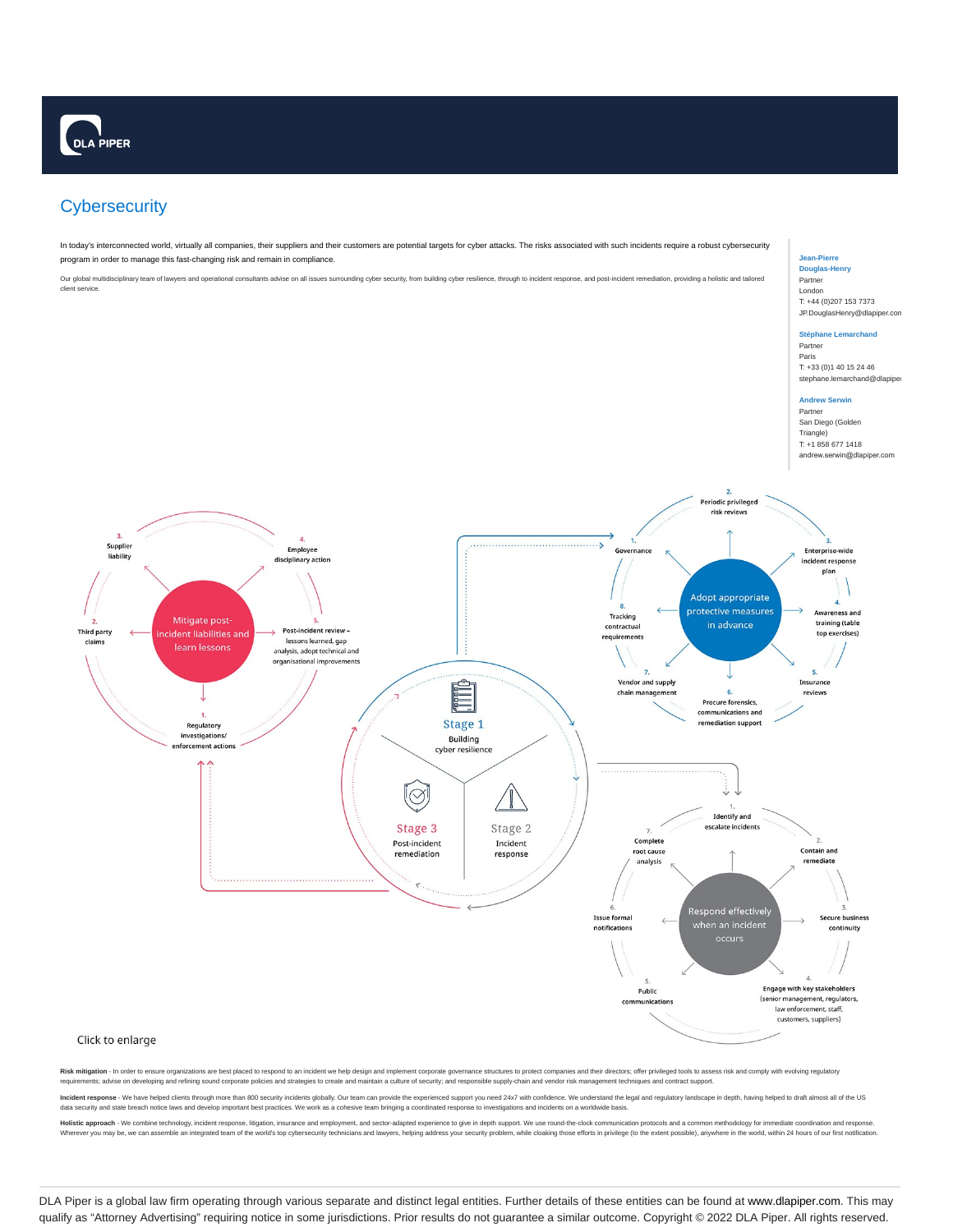Global capabilities - Our team works together on a weekly basis and shares the same values and vision of client service. We provide a quick and consistent response to the cyber security needs of any organization. We match combining our technical knowledge of data protection, data risk and cyber security, cyber risk insurance policies, data transfer, records management, confidentiality, use of social media for business with practical experie

Highly regarded - Our Cyber Security team was recently ranked by BTI Consulting Group among the Top 7 cyber security law firm practices. Many of our lawyers are recognized as leading individuals in their jurisdiction, and ently recognized and top-ranked among our peers in the US, EU and globally by The Legal 500, Chambers & Partners, and other respected industry directories

What we offer

#### We offer clients practical guidance through the cyber lifecycle, incl

Planning, design and preparation - building cyber resilience: our assistance includes ensuring clients have appropriate measures in place to manage cyber risk and respond effectively to a cyber-incident, preserving legal p reputational risks. This includes bespoke training to relevant tiers of stakeholders, supporting the design of incident response plans and helping to lead "tabletop exercises" so that organizations refine and practice thei

Incident response and investigations, including immediate access to forensic experts: our advice includes reporting obligations to the relevant supervisory data authorities and other relevant regulators, both civil and cri .<br>Ies, and protecting impact on a brand. We have pre-existing and trusted global relationships with forensic experts to assist with the response to any incident, ensuring swift and seamless instru immediate focus on mitigating the root causes of the incident. With over 180 privacy lawyers operating globally we regularly assist large organizations on multi-national compliance and regulatory obligations, ensuring cont

Post-incident remediation: we help clients to mitigate the impact of any claims or other liabilities resulting from the incident and to learn from the incident through post incident treviews and gap analyses. Our team incl that advise on a wide spectrum of issues relevant to data incidents, including third party claims and potential class actions: direct and officer liability: product / supplier liability: and, where relevant, employee disci

#### Our insights

Rapid Response - From the moment a company learns about a potential breach of cyber security they should be armed with tools to respond quickly and effectively, while ensuring any action that is taken remains protected by nagement hotline service provides 24-hour, 365-day access to regulatory legal advice and crisis assistance.

"In a Flash!" - A Lesson in Cyber Security - A dramatic film produced by DLA Piper, depicting a fictional corporation dealing with a number of real-world legal and regulatory issues, among them: cyber governance; cyber-ris plans: the corresponding legal and regulatory environment faced by board members, general counsel and senior business executives: and the delicate balance of managing internal investigations, reporting requirements and sta

Data Privacy Scorebox - Our online "scorebox" is designed to assist with assessing and benchmarking the data privacy maturity level of an organization. The complimentary tool takes the form of a survey which poses a series as storage of data, use of data, and customer rights. It takes no longer than half an hour to complete, with a range of multiple choice answers to select from. Once completed, a report is emailed which includes a visual su data protection principles, a practical action point check list, as well as peer benchmarking data.

### CAPABILITES

### **Canabilities**

Our cybersecurity team offers:

- . Truly global crisis management coverage. Our team has handled many of the cyber incidents you have read about, and we bring that experience to bear when we handle a cyber incident. Whether an incident involves one or mul -<br>adapted to the regulatory and privilege requirements and culture of their countries without creating risk in other parts of the world. We work as a cohesive team bringing a coordina working together on a worldwide basis.
- . Proactive risk management. We draw on deep operational and legal experience to routinely help clients develop, implement and refine proactive strategies for preventing and responding to cyber incidents, while mitigating includes conducting tabletop exercises as well as creating policies and procedures for companies in all industries. We also utilize common security assessment methodologies that help benchmark security practices.
- . Enforcement and Litigation. Our team has deep experience in representing clients before government regulators and Data Protection Authorities globally. Our cyber litigators represent clients in the full range of civil di property theft, financial fraud, commercial and employment disputes, D&O and securities actions, product liability, and personal injury resulting from cyberattacks. We also represent clients in their role as cybercrime vic
- . Thought Leadership. Members of our team have written many of the definitive privacy and security books, including, Information Security and Privacy: A Guide to Federal and State Law and Compliance and Information Securit Compliance (West 2005-2020), collectively a 6,000-page, three-volume treatise that examines all aspects of privacy and security laws, published by Thormson-West. Our lawyers were instrumental in dratting the widely applian to draft the UK and German versions of the Handbook, and is currently working on an EU-wide version. We draw on this experience in advising clients on structuring cyber-risk governance and incident response to develop a st
- . Sector-specific focus. We believe that our legal advice should be as pragmatic and practical as it is technically excellent. We are attuned to the unique requirements of different sectors and build customized teams that needs.
- . Consulting Services. Our Cybersecurity practice enhances its legal skills with the addition of highly experienced risk and technology consultants in order to support clients as a single Data Protection, Privacy and Secur risk, privacy, cyber and security projects is a significant point of differentiation from other large firms that has been recognized by notable rankings entities, including BTI Consulting Group, which recently placed the D Law Firms in recognition of standing above all others for cybersecurity provess. Our team of experienced Consultants are on the front lines of assessing, developing and implementing innovative data risk, privacy and securi geographically diverse companies.
- . Supply Chain Risk Management. We are well versed in advising companies on how to assess, address, and bolster the cybersecurity practices and posture of its supply chain. Our proactive risk mitigation service involves pr throughout a company's supply chain, including: assessments of the risk exposure of cyber incidents in the supply chain; implementing supplier due diligence; and contracting and vendor management strategies to mitigate cyb requirements of supply chain cybersecurity management.

#### **EXPERIENCE**

#### **Experience**

- Advising a listed software development company at the outset of a cyberattack and data breach which were reported to be among the worst cyber-espionage incidents ever suffered in the US. We were primarily responsible for r forensic investigation, and to respond to resulting litigation.
- Advising a leading retailer as standing counsel for breach response which involved working with several internal investigations into different incidents each involving PCI auditors. As is often the case, we took a coordina addition to providing advice on notification requirements, the forensic investigation and claims against the supply chain. We also worked closely with the communications team to draft re-active communications and Q&A for c
- .<br>Advising the largest financial institution in the US on its cybersecurity program including a risk governance presentation to Board of Directors; participating in a table top exercise with company legal, IT and communica ent with regard to security standards, supply chain risk management, incident response program, and governance structures
- . Advising a leading sports car manufacturer on the implementation of its connected car service in multiple APAC iurisdictions and creating and implementing a bespoke data protection and cybersecurity compliance program th
- . Advising as standing counsel for a tier one global bank for cyber security and incident response. As part of this mandate we have advised on specific considerations for ransomware attacks with a particular emphasis on Eu
- Designing and overseeing a simulated breach response exercise focused on vendor management relationships for a global insurance provider in the commercial space. We worked doesly with a small group of company personnel to
- . Advising Barings on a range of data privacy compliance matters covering their global business, including the implementation of their data privacy framework across APAC and security issues associated with opera
- . Advising a global financial services organization on cyber security and incident response, including the deployment of the DLA Piper "Notify" tool and support with incident triage and classificat
- . Advising a European life sciences company with a presence in over 40 countries globally in response to a cyberattack deemed a matter of national security by the National Crime Agency (NCA) and the National Cyber Security insurers on GDPR notifications: US data protection notifications (including notifications pursuant to HIPAA): non-EU/non-US data protection notifications: liaison with international criminal authorities in the US. UK. Germ regulations in France; contractual obligations with customers; engagement of external IT service providers; press releases and engagement with key customers; and insurance.
- . Advising a major cyber insurer in responding to a series of ransomware and data ransom attacks over three months across Asia and Latin America by the sophisticated Maze cyber extortionist group. We served as client GC an devise and execute on a legally privileged response that included forensic investigation and IT remediation; attacker negotiations; international law enforcement interactions; internal and external global media communicati notification strategy across the affected regi
- . Advising a global, publicly-traded company in a multi-pronged cyberattack that compromised more than 300 Office 365 accounts in 10 different countries, leading to various phishing campaigns, business email compromises, a We led the crisis management and incident response teams, which included management of a legally privileged forensic investigation and IT remediation; internal and external global media communications; and business partner across the European Union and Americas.
- . Advision a UK based company in the immediate aftermath of a cyber attack which potentially compromised thousands of customers' personal data. We advised the client on the steps to take in order to identify the breach: we notifications to be made; we drafted customer communications including the initial notifications as well as Questions & Answers and update communications. In addition we held daily calls with the client for the first three efficiently and effectively.
- . Advising a long-standing client in relation to a cyber-incident which may have resulted in loss of sensitive customer data. When the Financial Conduct Authority (FCA) raised queries in relation to the cyber-incident, the ted the client with responding to multiple FCA information requests and advised on its obligations to notify the FCA (and the extent to which those obligations differed to those under the GDPR) and the FCA's expectations i preparing briefing notes to the Board.
- . Engaged to review a financial services company's 2017 data breach and to advise the client on its participation in very high-profile Congressional hearings regarding the breach, including preparing both the former CEO an ssional hearings and on responses to committees' requests for infor
- Representing a London property insurance market in respect of prospective claims and their liability in connection with a fraudulent cyber phishing hack which resulted in the loss in transit of an electronic claim payment payment to their insured client. We provided multi-jurisdictional cross-border advice on merits, strategy and have represented the insurers in mediation and negotiations. There is prospective commercial court litigation in
- . Representing various Sony entities in multidistrict litigation arising from one of the world's largest recorded data security breaches. The breach affected more than 77 million users, after which more than 65 class actio violations of consumer protection and data breach notification statutes to common law claims, such as negligence, misrepresentation, breach of contract, breach of warranty, and unjust enrich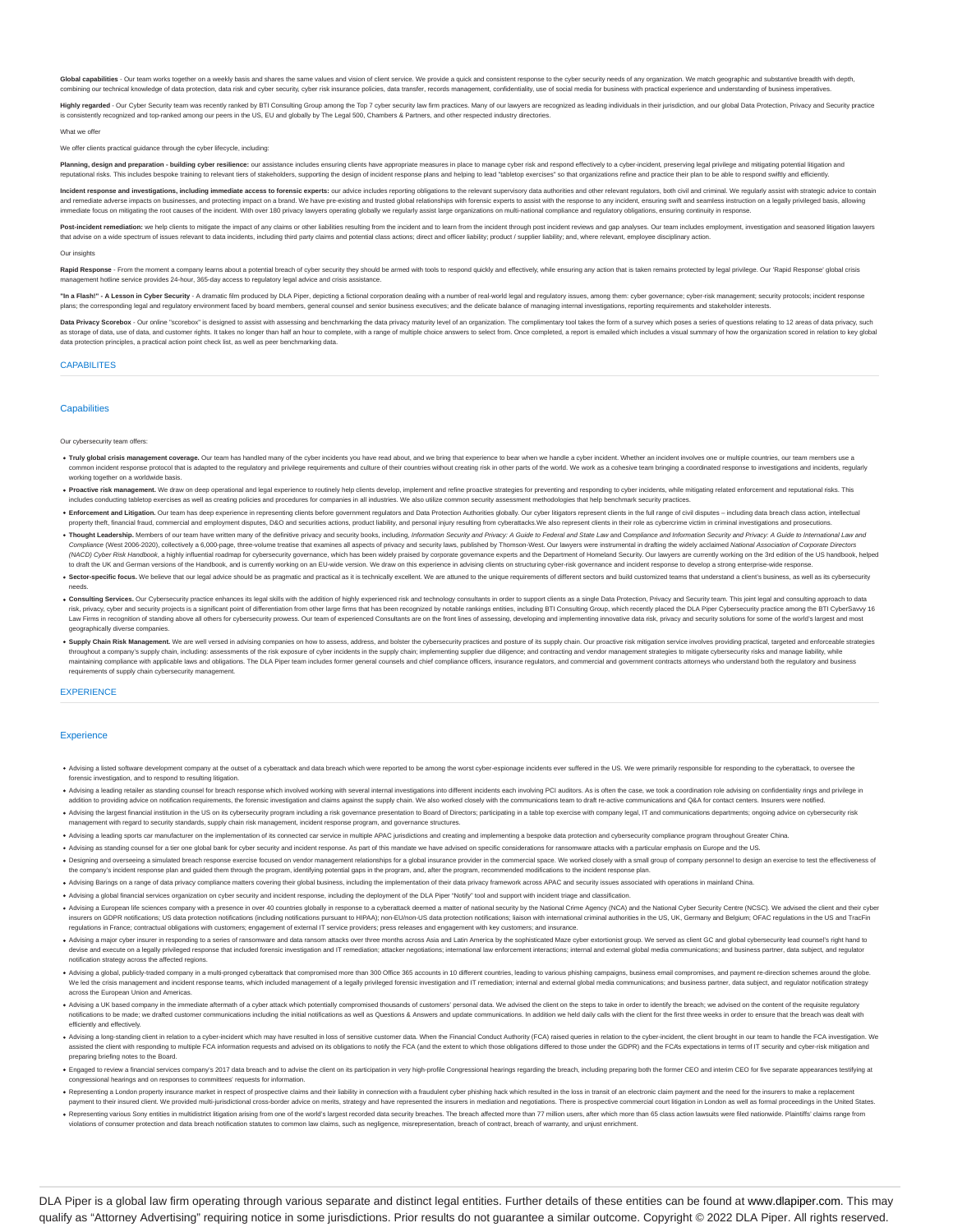#### **AKTUELLES**

Publikationen

**Exploring the metaverse: What laws will apply?**

## 22 June 2022 INTELLECTUAL PROPERTY AND TECHNOLOGY NEWS

For those intrigued by the metaverse, and for creators building metaverse projects, here are practical considerations.

**360° Rund ums Recht Podcast: Dealing with cybercrime – how to prepare for and protect against cyberattacks**

#### 30. Mai 2022 DLA PIPER DEUTSCHLAND PODCAST 360° RUND UMS RECHT

In our second English language episode, our cybercrime and cybersecurity experts Dr. Christian Schoop and Jan Pohle again delve into the topic of cybercrime, together with Denis Förster, Senior Director Litigation and Inve

**DC AG claims Meta CEO Zuckerberg personally accountable for Cambridge Analytica privacy scandal**

#### 24 May 2022

The suit is the latest effort by state Attorneys General to take a tougher line against tech companies over misleading privacy practices.

**Texas social media law reinstated by Fifth Circuit**

20 May 2022 The plaintiffs have appealed directly to the Supreme Court for an emergency stay.

**Connecticut poised to be fifth state with comprehensive privacy law**

#### 2 May 2022

Modeled after the Colorado Privacy Act and the Virginia Consumer Data Protection Act, CT SB6 uses many of the same definitions and provisions in an effort to be interoperable with these laws

**The Crossroads of Biometrics and Privacy – Why It Matters**

## 6 April 2022<br>CYBER SPOTLIGHT PODCAST SERIES

Kate Lucente and Jennifer Kashatus discuss biometrics trends.

**US escalates sanctions targeting Russian evasion networks, tech companies and cyber actors; signals more sanctions are on the way**

## 5 April 2022<br>GLOBAL SANCTIONS ALERT

These new measures supplement the extensive measures previously announced by the US government.

**Biden Administration urges American companies to act quickly to improve cybersecurity safegi** 

## 22 March 2022<br>GLOBAL SANCTIONS ALERT

The White House stresses the importance of taking key steps to thwart nation-state bad actor activities.

**CafePress to pay \$500,000 for FTC violations**

#### 22 March 2022

The FTC's action highlights government expectations that companies maintain robust cybersecurity programs and provide appropriate disclosures and reports regarding security bre

**SEC proposes sweeping new public company cybersecurity disclosure and governance rules**

This rule proposal follows on the heels of several SEC enforcement actions against public companies related to cybersecurity disclosures.

**US Senate unanimously passes the Strengthening American Cybersecurity Act**

#### 14 March 2022 Prior versions of this and related legislation failed to win passage in recent years.

16 March 2022

**SEC addresses cybersecurity risk in proposed rules for the investment management industry**

17 February 2022 The proposed rules focus on four key areas: risk management through policies and procedures, incident reporting to the SEC, investor disclosure, and recordkeeping.

**US Department of Justice, aided by cryptocurrency exchanges, seizes over US\$3.6 billion in stolen Bitcoin**

15 February 2022<br>This landmark seizure highlights law enforcement's growing ability to recover digital assets obtained in cybercrimes, and the importance of the private sector's role in helping to thwart unlawful activitie

**SEC chair signals continuing focus on cybersecurity governance**

## 1 February 2022

Two key po

**Governance Risk: The Seven Core Principles**

26 January 2022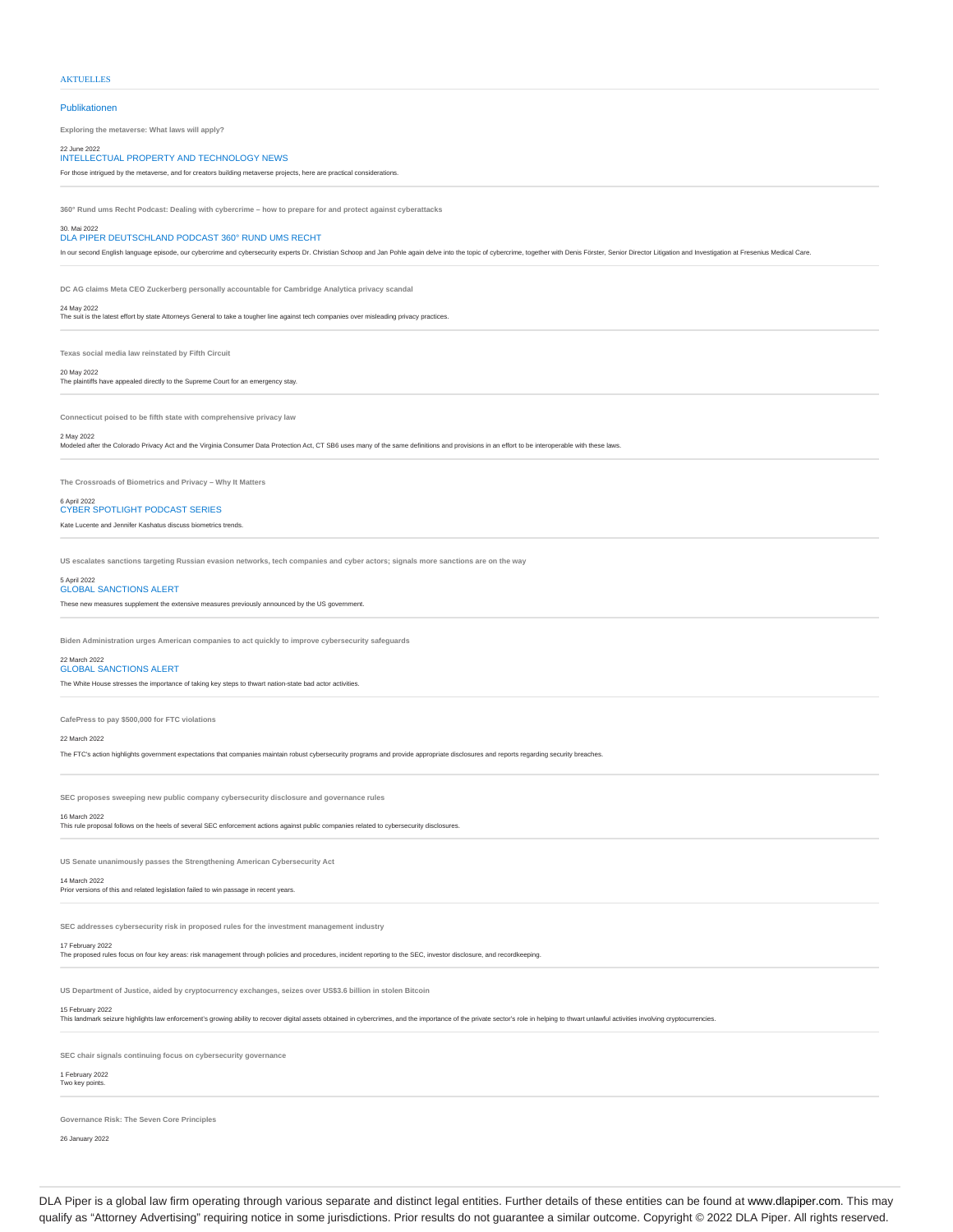#### CYBER SPOTLIGHT PODCAST SERIES

Andrew Serwin outlines seven core principles for companies to consider, particularly in light of the SEC Chairman's recent remarks regarding the importance of cyber hygiene for compa

**Top 12 privacy and cyber steps to take in January**

13 January 2022 Twelve action items to consider for 2022 that can help reduce the impact of a cyber event.

**2022 – a busy year for privacy legislation has already started**

12 January 2022 Biometric privacy, cybersecurity standards and consumer protection are among the subjects of the bills.

**Apache Log4Shell: "greatest vulnerability seen in years"**

14 December 2021<br>Log4Shell allows a

ادداد.<br>In arbitrary remote code execution on unpatched servers – essentially giving unfettered access to threat actors

**With Civil Cyber-Fraud Initiative, government sharpens focus on cybersecurity obligations for government contractors**

13 December 2021

Deploying the False Claims Act to pursue cybersecurity-related fraud.

**Google files groundbreaking civil suit to disrupt massive botnet with blockchain backup system**

#### 10 December 2021

Civil actions to take down botnets have been around for years, but the blockchain aspect adds a new twist.

**With Civil Cyber-Fraud Initiative, government sharpens focus on cybersecurity obligations for government contractors**

1 November 2021 Acting Assistant Attorney General Brian Boynton recently discussed how the Civil Cyber-Fraud Initiative would use the False Claims Act to pursue cybersecurity-related fraud.

**FTC's Policy Statement on breach notifications in mobile health apps: a new, broad approach that may face legal challenge**

27 September 2021 The Policy Statement highlights the FTC's intention to step up enforcement consistent with these broad new interpretations.

**Cybersecurity obligations for government contractors – focus on them before the government focuses on you**

#### 22 September 2021

Liability under the False Claims Act can be financially debilitating, particularly for small and mid-size contractors.

**Protecting your company from supply chain cyber attacks**

#### September 2021

Today, virtually all companies rely on third-party technical solutions to manage their business. The downside is that incorporating new third-party technology into business operations creates new vectors for cyberattacks

**Cybersecurity considerations for executives and boards of directors: How recent cyberattack trends and developments inform strategies for reducing cyber-risk**

23 August 2021<br>We review recent trends and costs associated with cyberattacks and analyze how organizations can implement strategies for reducing cyber-risk.

**Mexico: IFT issues guidelines on net neutrality**

#### 7 July 2021

These Guidelines implement the "Net Neutrality" chapter included in the Federal Law of Telecommunications and Broadcasting.

**Ransomware preparedness: NYDFS announces additional expectations of regulated entities' cybersecurity programs**

## 7 July 2021

As regulatees address their vulnerabilities to ransomware, NYDFS raises its expectations.

**Fending off phishing attacks: Some simple steps using trademark law**

#### June 2021

We often think about how to respond once a breach has occurred, but rarely do we consider how to prevent a breach or scam entirely.

**What the Biden Cybersecurity Executive Order means for technology vendors and service providers in the federal ecosystem**

## June 2021

Steps technology vendors should consider as they prepare

**European Commission's standard contractual clauses: extensive new requirements coming for US businesses receiving EU personal data subject to GDPR**

## 8 June 2021

Adopting and complying with the New SCCs may require considerable effort for importers, particularly those that are not otherwise directly subject to GDPR.

**Supreme Court significantly limits the scope of the Computer Fraud and Abuse Act**

4 June 2021 The decision will largely gut the CFAA as a tool for addressing insider data theft.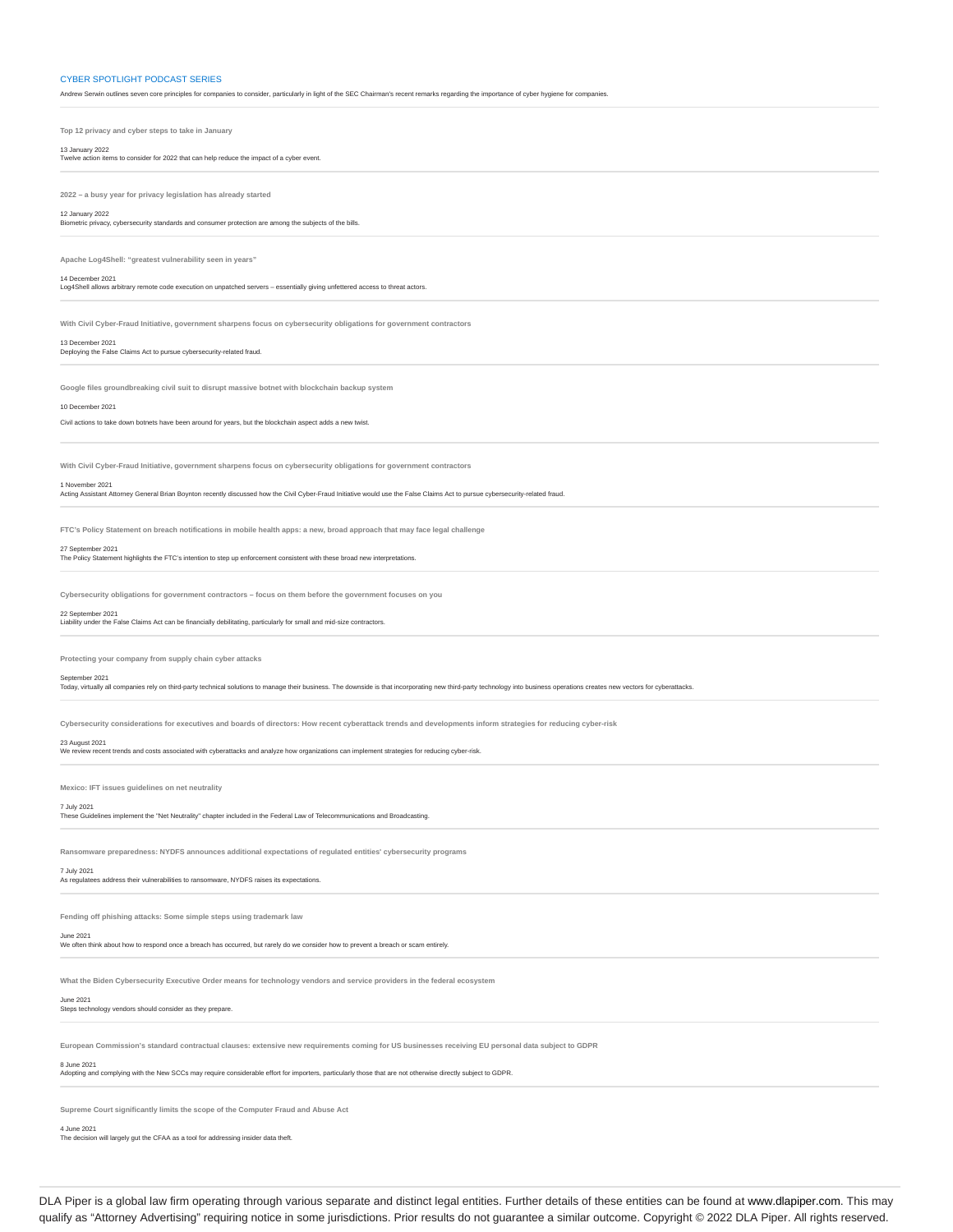What does the cybersecurity executive order mean for federal government contractors and their supply chai

19 May 2021 Key sections of the EO that are likely to impact federal contractors and the practical effects of those requirements.

**President Biden issues broad-ranging Executive Order on cybersecurity**

13 May 2021 The EO sets forth new requirements for federal agencies and government service providers.

**Second Circuit sets standing threshold for data-breach class actions**

30 April 2021 The court ruled there are limits to the "increased-risk" theory of standing.

**Georgia's HB 156, requiring state notice for utility cybersecurity incidents, is now in effect**

#### 21 April 2021

The law creates specific notice requirements for state agencies and utilities that experience cybersecurity attacks and requires swift notice to the state director of emergency management in Georgia.

**Latest regulatory changes reduce burden for software and technology companies under US export controls**

6 April 2021 Revisions to the US Export Administration Regulations implement changes to Export Controls for Conventional Arms and Dual-Use Goods and Technologies.

**Episode 15: Comprehensive New E-Commerce Rules Introduced**

## 23 March 2021<br>NAVIGATING CHINA: THE DIGITAL JOURNEY

Operators of e-commerce platforms, websites and apps in China, and those using third party e-commerce, social media or livestreaming platforms to sell their products and services in China, must update their operations, ser

**Supreme Court dives into circuit split over the Computer Fraud and Abuse Act**

#### 28 January 2021

What does it mean to "exceed authorized access" to an Internet-connected device?

**Unauthorized financial transaction fraud: Mitigating liability risks**

#### ary 2021

#### Prudent financial institutions are seeking to protect themselves against liability for third-party fraud and accountholder carelessness.

**When a threat actor strikes: Legal considerations and challenges in a ransomware attack**

21 December 2020 Evidence suggests that having employees working remotely significantly increases the risk of a successful ransomware attack.

**Landmark artificial intelligence legislation advances toward becoming law**

#### 16 December 2020 ALOUTLOOK

An overview of the key AI initiatives and funding set out in the defense bill.

**Cyberfrauds and Cyberattacks: Remote Working Posing Increased Risks and How to Stay Protected**

14 December 2020<br>Cybercriminals are becoming more sophisticated in the ways they facilitate cyberfrauds, with the increasing use of personalised messages on instant messaging platforms such as WeChat or WhatsApp and social disclose sensitive information or click on malicious links.

FDA seeks feedback on industry best practices for medical device cybersecurity communications

### 9 December 2020

The agency emphasizes the evolving responsibility of medical device manufacturers to promptly, clearly communicate cybersecurity issues to patients and healthcare providers.

**Navigating China Episode 14: New draft national, harmonised data protection law for Mainland China**

#### 23 October 2020 NAVIGATING CHINA: THE DIGITAL JOURNEY

A first national level personal information protection law for Mainland China has been published, reinforcing and heightening existing data protection compliance obligations for organisations doing business in China.

**China signs off on PRC Biosecurity Law: What this means for industry players in China**

21 October 2020 The Biosecurity Law establishes a comprehensive framework replacing the current somewhat piecemeal legislation.

**New OFAC guidance for ransomware payments**

### 16 October 2020

On October 1, 2020, the OFAC issued an advisory to companies providing services to victims of ransomware attacks, informing them of the potential "sanctions risks" for facilitating ransomware payments.

**Singapore: Imminent Changes to the Personal Data Protection Act 2012 (PDPA)**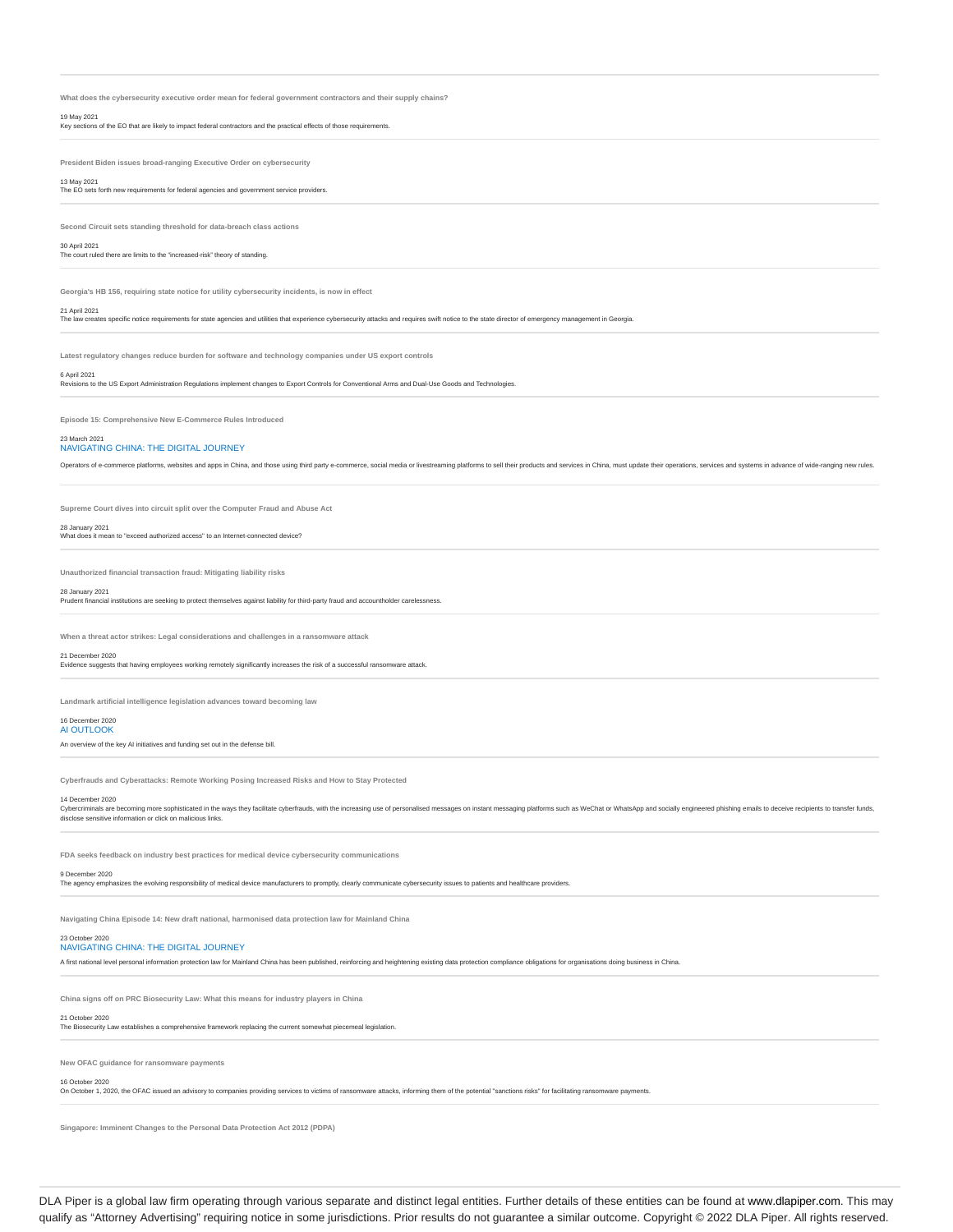| On 5 October 2020, the Singapore Personal Data Protection (Amendment) Bill (Bill) was tabled in Parliament for the first reading. It is expected that the Bill will be passed before the end of the year if not sooner.          |
|----------------------------------------------------------------------------------------------------------------------------------------------------------------------------------------------------------------------------------|
|                                                                                                                                                                                                                                  |
| Unpacking the DOJ's cryptocurrency guidance: Enforcement priorities and industry implications                                                                                                                                    |
| 15 October 2020<br>A warning to offshore cryptocurrency exchanges and other money services businesses operating outside of the reach of US authorities.                                                                          |
|                                                                                                                                                                                                                                  |
| Into the unknown: DoD's long-awaited cybersecurity rule leaves critical questions unanswered                                                                                                                                     |
| 5 October 2020<br>The rule leaves open a number of critical questions.                                                                                                                                                           |
|                                                                                                                                                                                                                                  |
| Philadelphia grows privacy capabilities with a new arrival                                                                                                                                                                       |
| 30 September 2020                                                                                                                                                                                                                |
| Ronald Plesco, an internationally known information security and privacy lawyer, has joined our Philadelphia office.                                                                                                             |
| California on the verge of instituting new deidentification requirements, broader research exemptions for health data                                                                                                            |
| 23 September 2020                                                                                                                                                                                                                |
| AB 713 has an emergency clause that means it will go into immediate effect once the governor signs it.                                                                                                                           |
|                                                                                                                                                                                                                                  |
| Online platform immunity under Section 230 teed up for FCC                                                                                                                                                                       |
| 31 July 2020<br>The NTIA petition invites the FCC to enter into uncharted territory.                                                                                                                                             |
|                                                                                                                                                                                                                                  |
| Schrems II: Now what? New FAQs from EU data protection supervisors provide guidance on data transfers                                                                                                                            |
| 28 July 2020                                                                                                                                                                                                                     |
| Organizations relying on Privacy Shield for transfers to the US of personal data subject to GDPR must immediately implement an alternative mechanism or cease transfers.                                                         |
|                                                                                                                                                                                                                                  |
| Women in IP Law: panel examines divided infringement, cyber-risk                                                                                                                                                                 |
| 20 DEC 2016                                                                                                                                                                                                                      |
| High points from a CLE panel discussion about cutting-edge issues in the IPT space.                                                                                                                                              |
|                                                                                                                                                                                                                                  |
| Is your cybersecurity upgrade FDA reportable?                                                                                                                                                                                    |
| 28 SEP 2016                                                                                                                                                                                                                      |
| Draft guidance lends insight into the way the FDA may apply existing postmarket regulatory requirements to evolving cybersecurity-related technological issues.                                                                  |
|                                                                                                                                                                                                                                  |
| Cybersecurity: past is prologue                                                                                                                                                                                                  |
| 29 MAR 2016<br>During 2016, we will likely see another increase in cyberattacks, and we will see cybersecurity being taken more seriously by its potential victims.                                                              |
|                                                                                                                                                                                                                                  |
|                                                                                                                                                                                                                                  |
| NYDFS announces final cybersecurity rules for financial services sector: key takeaways                                                                                                                                           |
| 22 FEB 2017<br>The Final Rule's reach is very broad and presents operational challenges. It may prompt other states to enact their own rules.                                                                                    |
|                                                                                                                                                                                                                                  |
|                                                                                                                                                                                                                                  |
| EU: new obligations for digital services providers and operators of essential services                                                                                                                                           |
| 28 JUN 2016<br>In line with the EU's broader Cyber Security Strategy, the NIS Directive is a significant step towards a more secure cross-border cyberspace with a high shared level of network and information system security. |
|                                                                                                                                                                                                                                  |
| The blockchain revolution, smart contracts and financial transactions                                                                                                                                                            |
| 26 APR 2016<br>Blockchain-based smart contracts have enormous potential to streamline financial transactions and reduce counterparty risks.                                                                                      |
|                                                                                                                                                                                                                                  |
| Plan now to use off-band communications during an incident response: key points                                                                                                                                                  |
| 27 OCT 2015                                                                                                                                                                                                                      |
| A robust IR plan should include communications techniques that operate outside regular company communication methods.                                                                                                            |
|                                                                                                                                                                                                                                  |
|                                                                                                                                                                                                                                  |
| The Cybersecurity Framework: Administration, Congress move to incentivize private-sector cooperation, strengthen federal acquisition process                                                                                     |
| 12 SEP 2013                                                                                                                                                                                                                      |
| Cybersecurity and US federal public procurements: what contractors need to know                                                                                                                                                  |
| 11 MAR 2013<br>Practical considerations for US federal contractors                                                                                                                                                               |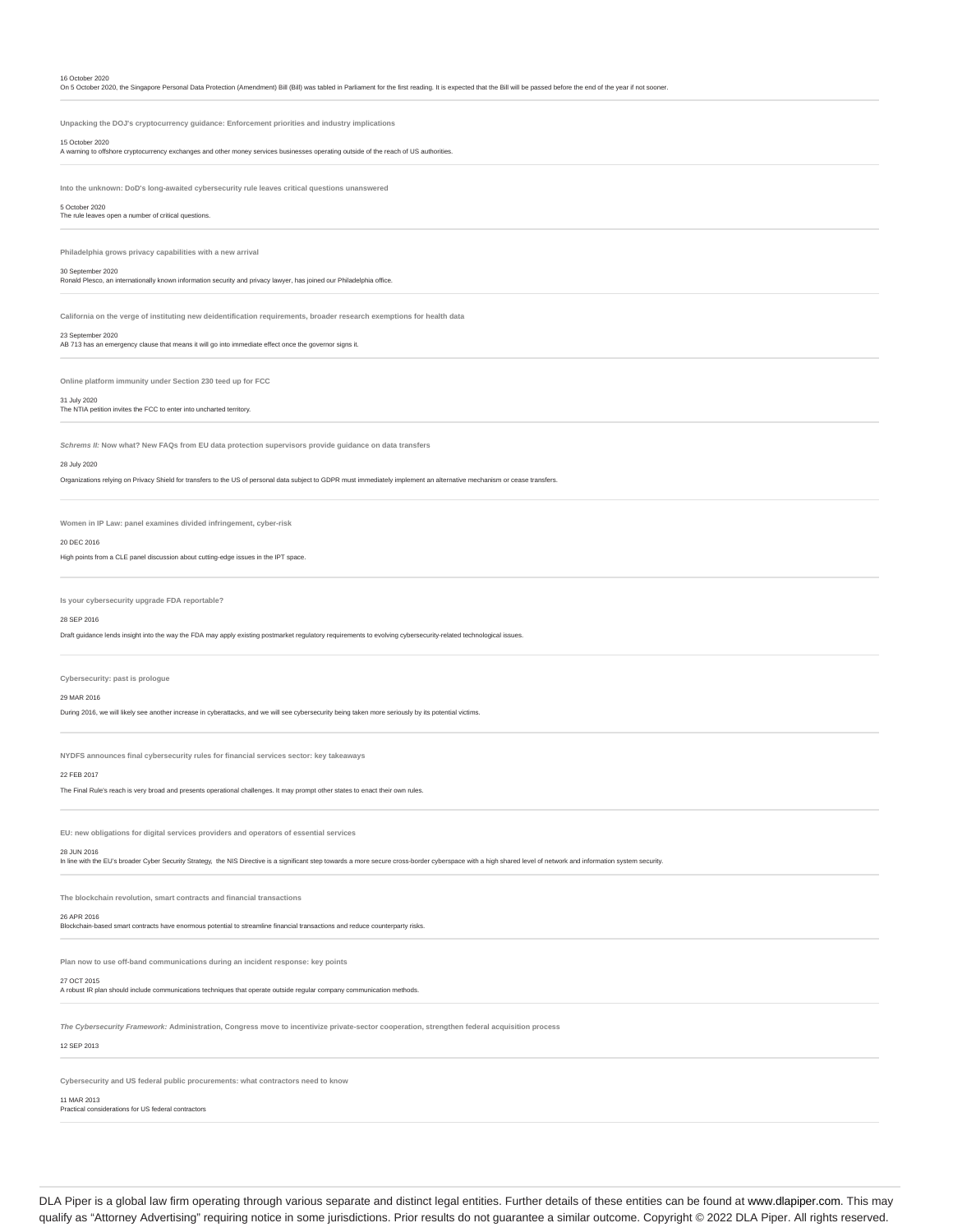**EU releases cybersecurity strategy**

15 FEB 2013

## Seminare und Veranstaltungen

## Vergangene

**Cyber Law Roundtable Series**

28 January 2022 Webinar

## **New cybersecurity requirements for Department of Defense (DoD) contractors**

13 December 2021 | 2:00 pm - 3:00 pm EST

Webinar

**Security Event: "Can I Pay the Ransom?"**

23 June 2021 | 12:30 – 1:30 EDT Webseminar

**Mitigating cross-border cyber risk in the age of LGPD**

## 19 November 2020 | 9:00 - 10:00 EST

Webinar

**Planning for an Uncertain World**

#### 16 November 2020 TechLaw Event Series

Webinar

**TechLaw**

## 31 July 2020 TechLaw Event Series

Webinar

## NEWS

**DLA Piper advises Critical Start in US\$215 Million Strategic Investment**

### 13 April 2022

DLA Piper advised Critical Start, a leading provider of Managed Detection and Response (MDR) cybersecurity solutions, in its over \$215 million strategic growth investment from Vista Equity Partners, a leading global inv and technology-enabled businesses.

**DLA Piper announces collaboration with The Providence Group**

#### 1 March 2022

" Nurvin - Local to announce a collaboration with The Providence Group to deliver trusted cyber, privacy and data use risk governance insights through wargames, table-top exercises, and other scenario-based services to cli mission interruptions, as well as regulatory and reputational risk.

**Andrew Serwin named a 2022 Top Cyber Lawyer by the Daily Journal**

#### 20 January 2022

DLA Piper is pleased to announce that Andrew Serwin, US chair and global co-chair of the firm's Cybersecurity and Data Protection, Privacy and Security practices, has been named to the Daily Journals 2022 Top Cyber Lawyers practicing in Californ

**DLA Piper recognized as a top litigation firm, named a Powerhouse firm for class action and cybersecurity litigation by BTI Consulting Group**

### 7 October 2021

DLA Piper is pleased to announce that it was recoprized as a "most feard" law firm in litigation in BTI Consulting Group's *BTI Litigation Outlook 2022: Post-Pandemic and Beyond* report and was named a "Powerhouse" – the h

**Cyber attorney Justine Phillips joins DLA Piper's Regulatory and Government Affairs practice in San Diego**

## 5 October 2021

DLA Piper announced today that cyber attorney Justine Phillips has joined the firm's Regulatory and Government Affairs practice as a partner in San Diego.

**DLA Piper announces beta launch of Artificial Intelligence Scorebox tool**

## 5 October 2021

DLA Piper is pleased to announce the beta launch of its Artificial Intelligence Scorebox, a digital tool aimed at helping organizations and businesses assess AI adoption readiness based on a series of questions and criteri

Antonio Tovo joins Campos Mello Advogados as a partner in the Corporate Criminal Law, Compliance and Cybersecurity p

### 10 August 2021

DLA Piper announced today that Antonio Tovo has joined Campos Mello Advogados (CMA) as a partner in the Corporate Criminal Law, Compliance and Cybersecurity practices.